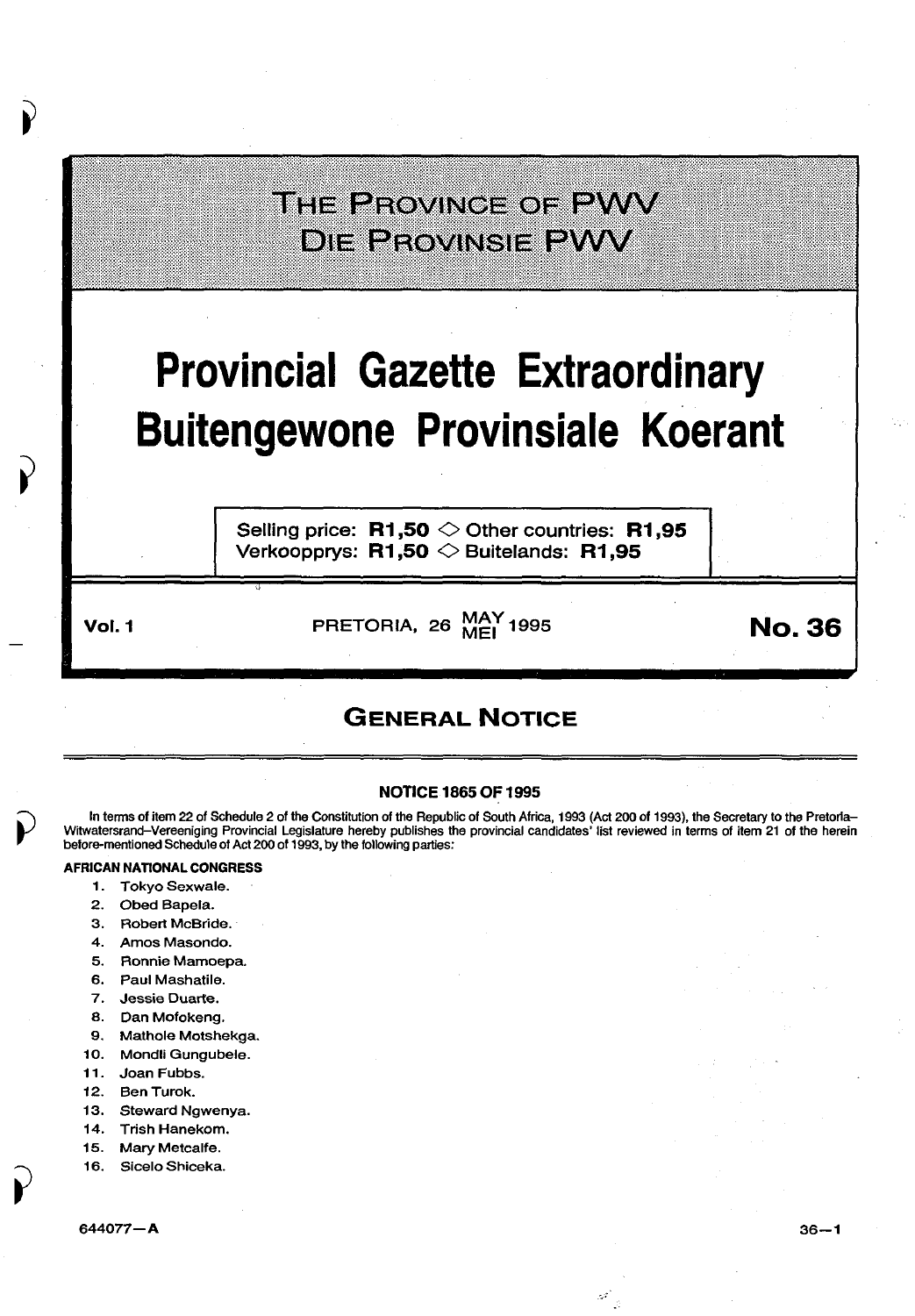- 17. Jabu Moleketi.<br>18. Firoz Cachalia 18. Firoz Cachalia.<br>19. Ignatius Jacobs 19. Ignatius Jacobs.<br>20. Nomvula Mokon 20. Nomvula Mokonyane.<br>21. Audrey Coleman. 21. Audrey Coleman.<br>22. Vusi Mavuso. 22. Vusi Mavuso.<br>23. Richard Mdak 23. Richard Mdakane. 24. Loretta Jacobus. 25. Trevor Fowler. 26. Barbara Creecy. 27. Bob Mabaso. 28. Lindiwe Maseko. 29. Sheila Weinberg. 30. Johannes Bokaba. 31. Mohammed Danger. 32. Elliot Sogoni. 33. Kaizer Klaas. 34. Mbongeni Radebe. 35. Safoora Sadek. 36. Regina Dladla. 37. Peter Skosana. 38. Curtis Nkondo. 39. Nomopo Magubane. 40. Mike Seloane. 41. Godfrey Tsotetsi. 42. Refiloe Ndzuta. 43. Amon Msane. 44. Oupa Monareng. 45. Lindiwe Zulu. 46. Leon Cohen. 47. Andrew Feinstein. 48. Pule Malefane. 49. Karenza Millard. 50. Valentine Mbatha. 51. Kgabis) Mosunkulu. 52. Abe Nkomo. 53. Patrick Lephunya. 54. Faith Mazibuko. 55. Bill Jardine. 56. Faith Mashiloene. 57. Patrick Flusk. 58. Daisy Oliphant. 59. lssy Dinat. 60. Andries Skosana. 61. Dorothy Ramodibe.
	- 62. Graham Dewar.
	- 63. Jeffrey Mokoro.
	- 64. Moses Rabothata.
	- 65. Nat Ramokgopa.
	- 66. lvor Isaac.
	- 67. Gcina Malindi.
	- 68. Grant Rex.
	- 69. Dan Mashitisho.
	- 70. Andrew Mokone.
	- 71. Mzwanele Mayekiso.
	- 72. O'hara Diseko.
	- 73. Barbara Schreiner.
	- 74. Nandi Mayathula.
	- 75. Nonhlanhla Mjijo.
	- 76. Brian Ruff.
	- 77. George Mukhari.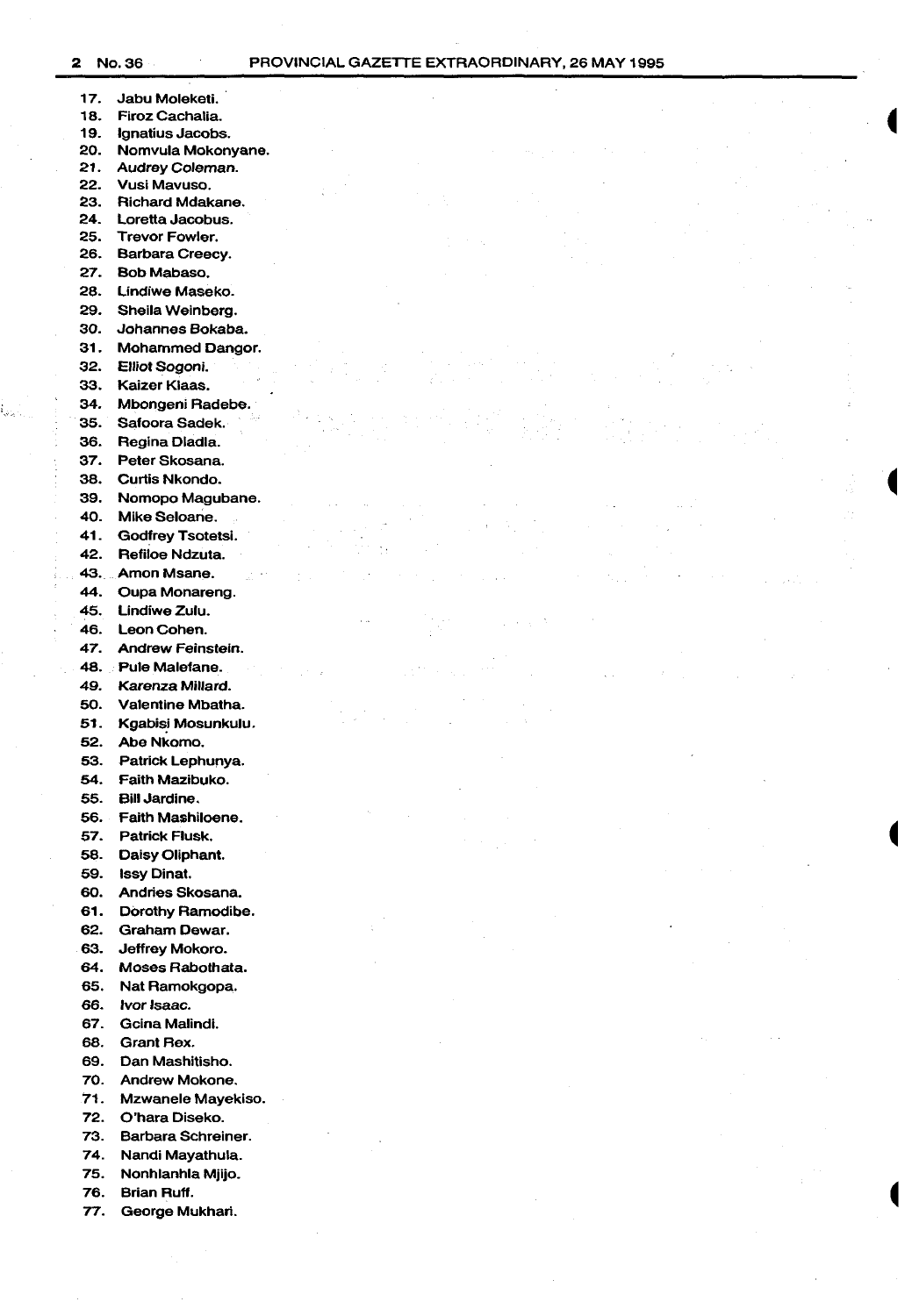- 76. Fatima Chohan.
- 79. Ria Phiyega.
- 80. Sochayile Khanyile.
- 81. Dorothy Mahlangu;
- 82. Shele Papane.
- 83. Andrew Nhlapo.
- 84. Thomas Letlhake.
- 65. Gwen Ramokgopa.
- 86. Thenjiwe Mtintso.

#### **NATIONAL PARTY**

- 1. Claus van Zyl.
- 2. Sakkie Blanché.
- 3. John Mavuso.
- 4. Juli Kilian.
- 5. Johan Kilian.
- 6. Joggle Boers.
- 7. Daryl Swanepoel.
- a. Derek Christophers.
- 9. Denise Mooloo.
- 10. Tom Gunning.
- 11. Oliver Powell.
- 12. Vincent Thusl.
- 13. Greg Wessels.
- 14. Kobus Bosman.
- 15. Usha Lion-Cachet.
- 16. Aboo Kahn.
- 17. Anelizé van Wyk.
- 18. Nic Catrakilis.
- 19. Ben Theunis.
- 20. Tersia Wessels.
- 21. Nilo Botha.
- 22. Takls Christodoulou.
- 23. Achmat Goesny Abader.
- 24. Pieter Retief Smith.
- 25. Daniel Staphanus Malan.
- 
- 26. Edwin Alfred Conroy.
- 27. Godfried August Josephes Grobler.
- 26. Alexandria Nolene Burger.
- 29. Anna Hester Meyer.
- 30. Leon Helperus Louw.
- 31. Mahomed AI Jaffer.
- 32. Nomvula Rosemary Ngwenya.
- 33. Haralatos Gouvelis.
- 34. Jan Hendrik Joubert.
- 35. Leon du Buys.
- 36. Lilly Gladys Sello Moathlodi.
- 37. Hendrik Francois Taljaard.
- 36. Harbold Jerome Ackeer.
- 39. Matilda Muntu Mothlaping.
- 
- 40. Petrus Johannes Olivier.
- 41. Wynand Carel Johannes Grobler.
- 42. Henri Eybers.
- 43. Aletha Susana Lewis.
- 44. Lekula Sydwell Mofokeng.
- 45. Alfred Benneta McEwen.
- 46. Petrus Jacobus Pretorius.
- 47. Josefus Johannes Lemmer.
- 48. Cedric O'Reilly.
- 49. Salomé Susara Johanna du Toit.
- 50. Roelof Johannes Verster.